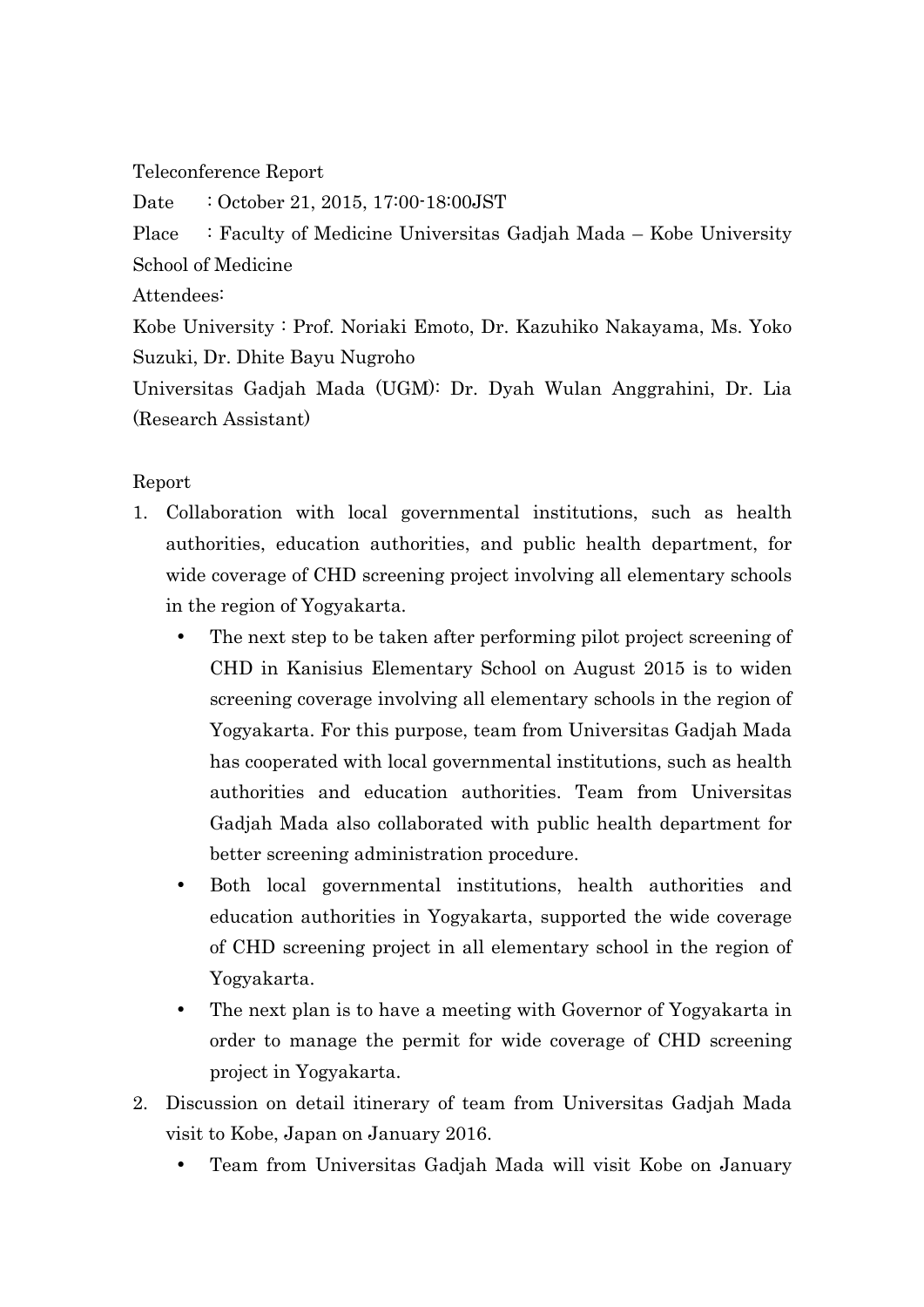2016 to attend "The 26th Annual International Symposium on Congenital Heart Disease in the Adult", in which the team will present their current result of the ongoing study.

- Apart from attending the conference, team from Universitas Gadjah Mada will also discuss further about the ongoing study "comparison of ASD-PH in Kobe University Hospital and Dr. Sardjito General Hospital Yogyakarta".
- 3. Discussion on progress report of ASD-PH project
	- In this meeting, they will discuss about the timetable for manuscript writing and schedule for paper submission.